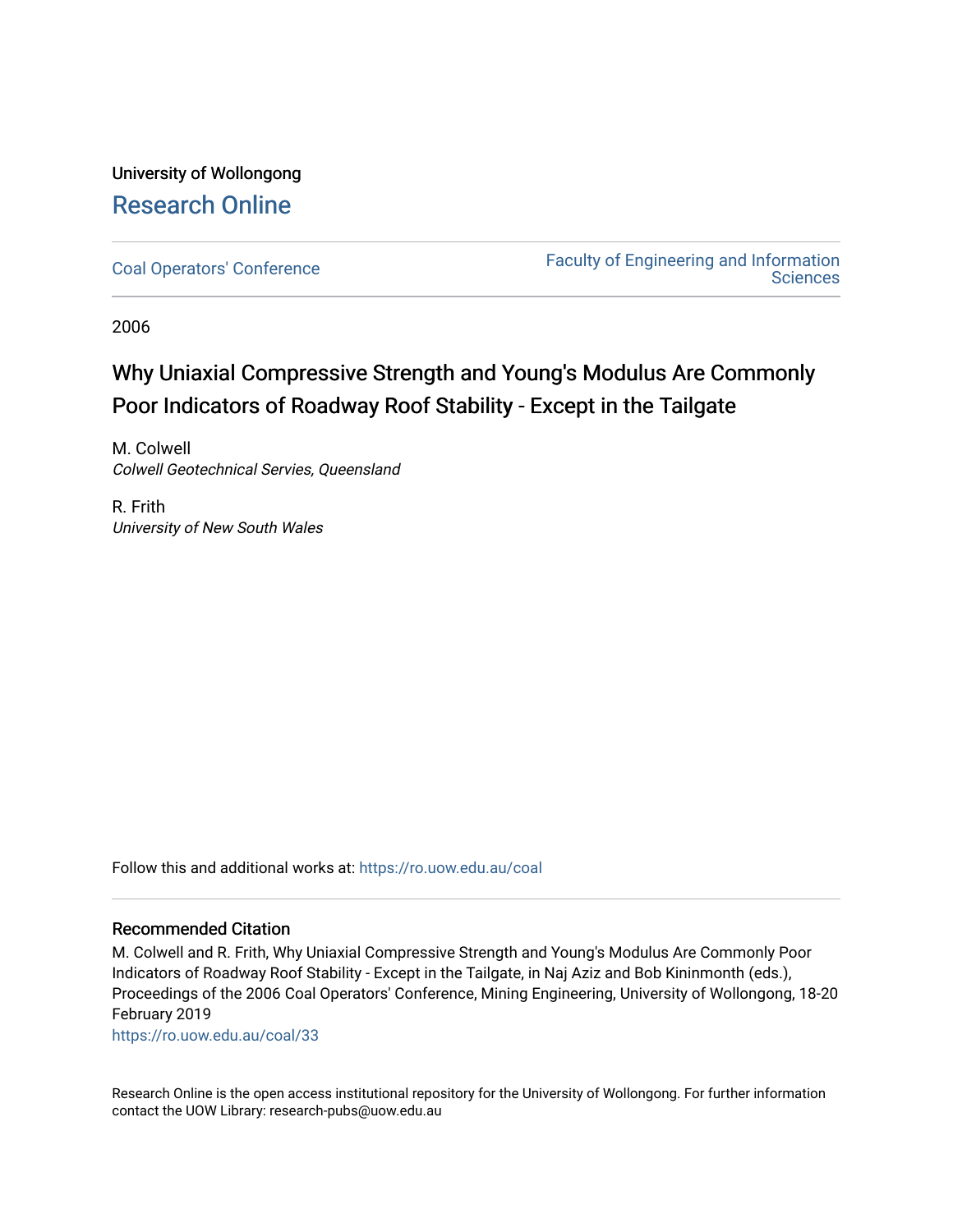# **WHY UNIAXIAL COMPRESSIVE STRENGTH AND YOUNG'S MODULUS ARE COMMONLY POOR INDICATORS OF ROADWAY ROOF STABILITY – EXCEPT IN THE TAILGATE**

# **Mark Colwell<sup>1</sup> and Russell Frith<sup>2</sup>**

*ABSTRACT:* For many years underground rock mechanics and in particular, roadway/tunnel roof stability has been underpinned by the often unchallenged assumption that roof strength (as defined by the UCS) and stiffness (E) are key stability controls. This has logically led to the proliferation of laboratory testing of rock specimens and the development of indirect geophysical methods to gain estimates of these two rock parameters. Furthermore, many design methods are significantly focussed on replicating rock mass behaviour through either intact or failed constitutive models. Demonstrably the strength and stiffness of the host rock material is commonly used as one of the key indicators of excavation roof stability and it finds either direct or indirect use in just about every rock mass rating system in use today.

In more recent times there has been a common move to consider and apply (even if only conceptually at the current time) structural engineering type principles (eg, buckling) to coal mine roadway roof (and rib) stability. Similarly our knowledge of the *in situ* stress environment and its likely origins has improved significantly, largely through stress measurements and subsequent analysis. This paper combines knowledge in both of these fundamental areas through a deterministic model for roadway roof stability and in combination with field examples, reaches the almost certainly controversial conclusion that UCS and E are commonly irrelevant, albeit that the former may provide an indication of other relevant geotechnical parameters (eg, bedding cohesion).

As with all hypotheses or rules, there are naturally exceptions and in this case, the most obvious is the tailgate of the longwall panel (with adjacent goaf). Due to the significant change in the strata loading environment of a longwall tailgate as compared to first workings for example, the stability equation materially changes so that UCS and E become critical controls.

The point of the paper is to present a different perspective on a traditional mining problem and to challenge geotechnical professionals to keep thinking "outside of the square" in the never-ending endeavour to improve our understanding of the engineering problems we regularly face. Such an understanding impacts upon such issues as geotechnical data collection from borecore, support hardware requirements and design capabilities. Therefore making the assumption that our understanding is always fundamentally correct could in fact be limiting the development of new and improved engineering.

# **INTRODUCTION**

Material strength is a convenient engineering property. The statement that something is "strong" conjures up certain images and conversely something that is "weak" is readily understood by all. Furthermore material strength is a relatively straightforward material parameter to ascertain through laboratory testing. Therefore it is understandable that in rock mechanics and strata control, the terms "strong roof" and "weak roof" proliferate. Major research projects have been undertaken (SCT 2000) simply focusing on weak strata on the assumption that it is somehow a different genre to "strong" roof and is perhaps governed by a totally different set of constitutive laws and controls.

As a fundamental tenet, the load-bearing ability of any engineered structure is always related to the external and internal loads acting. A structural engineer would never state that a structure is "strong" simply because it is made out of high grade steel for example and conversely, an earth bank can accommodate very high applied loads, even though it is made from materials that are "weak" in comparison. To generalise on the stability of an engineering structure based solely on material strength is clearly inappropriate.

This paper explores the hypothesis that a significant portion of the *in situ* stress applied to the roof of a mine roadway is directly related to the strength of the rock material that it is contained within. Therefore on the basis

 $\overline{a}$ *1 Colwell Geotechnical Services, Queensland* 

*<sup>2</sup> School of Mining engineering, University of New South Wales*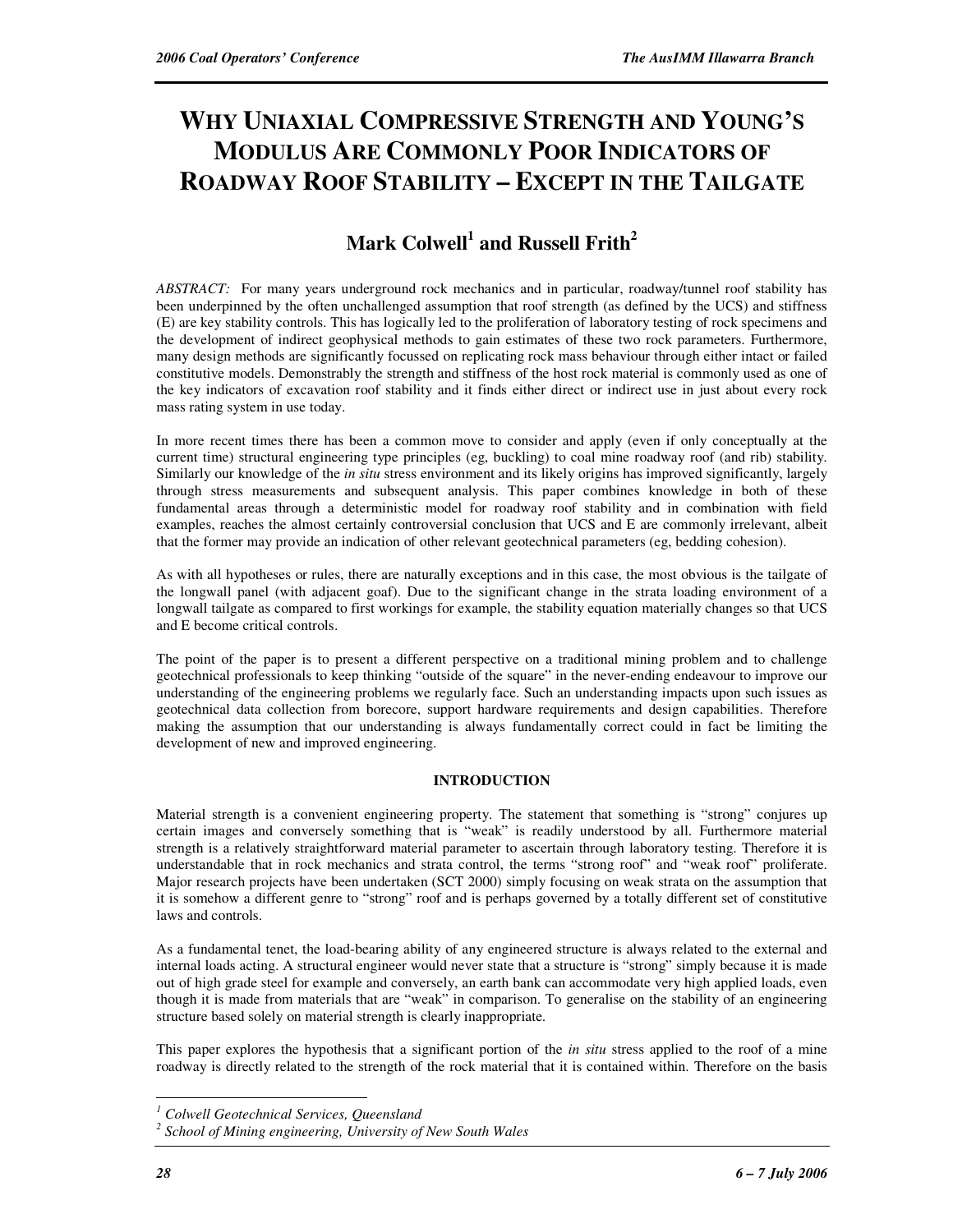that the ability of the roof to accommodate an externally applied stress is also related in some way to its material strength, leads to the inevitable conclusion that its overall stability or instability (as defined by a Factor of Safety measure) should have a tenuous link to the material strength involved. If true for the roof of coal mine roadways, there should be ample evidence available to support this hypothesis.

Demonstrating such an outcome has significant potential ramifications to both geotechnical analysis and future strata control research. In terms of geotechnical studies it would surely prompt a re-assessment of the basis of numerical codes, which are highly reliant upon laboratory strength test data and typically make broad assumptions regarding the general magnitude of the *in situ* stresses.

At the current time there is also a significant move underway to further classify strata conditions from down-thehole geophysical data (eg, sonic velocity, gamma etc – Medhurst and Hatherly, 2005). This is underpinned by the well known link between sonic velocity and UCS (albeit site specific calibration linked back to laboratory derived values is generally required to provide credible guidance on local material strengths), the intent also being to try to link such geophysical data from boreholes to a rock mass rating system such as the Coal Mine Roof Rating.

This would indeed be a quantum step forward in rock mass characterisation, but it is vital that such a process does not inadvertently overlook any of the critical rock mass parameters, which may not always include material strength. This paper is being written to provoke further thought and discussion as to how rock masses in underground coal mining need to be classified and what other pieces of information are vital when undertaking a credible geotechnical assessment.

#### **GENERAL OVERVIEW**

In order to evaluate the stability of an unbolted mine roof few would probably disagree that the essential requirement is one of comparing the applied ground stresses against the ability of the rock mass to accommodate such stresses (termed "competence" herein to differentiate from material strength).

Using the analogy of coal pillar stability and design, a Factor of Safety argument or stability measure can be applied to the natural stability or self-supporting ability of a coal mine roof along the lines of:

 $stability = roof$  competence/applied stress  $...(1)$ 

Note that equation (1) is a simplified version of the equation that also includes the role of ground support, namely:

stability = (roof competence + ground support)/applied stress

The role of ground support is not being considered by this paper, hence the removal of the term from the stability equation.

Unlike current coal pillar design, the assignment of credible values for both roof competence and applied stress is not generally agreed upon by the strata control fraternity. There is no roof stability equivalent to the fundamental work of either Salamon or Bieniawski that, in the aftermath of the Coalbrook disaster in South Africa, set the framework for the current understanding and design ability in the stability of coal pillars.

Yet the fundamental nature of the problem in the roof of a mine roadway is not materially different. Stresses are applied to the roof structure and according to it's makeup, it will either be stable or unstable. The technique of cut and flit roadway development either lives or dies by this basic issue. What is less straightforward is a means by which credible numerical values can be applied to the key parameters and consideration of this leads to the suggestion stated in the title of the paper; that UCS and E may not be quite as important to roof stability as has perhaps been assumed in the past.

#### **A MODEL FOR HORIZONTAL STRESS IN COAL MEASURES STRATA**

When putting any explanatory model forward, its validity may be no greater than the measured data on which it is based and even if it proves to have more widespread application, the existence of data that disproves the theory is always a possibility. Nevertheless any model, even if limited in its application, is better than none at all as others will invariably refine and improve it based on their own data and knowledge. It is with this limitation that the model for horizontal stress is described herein.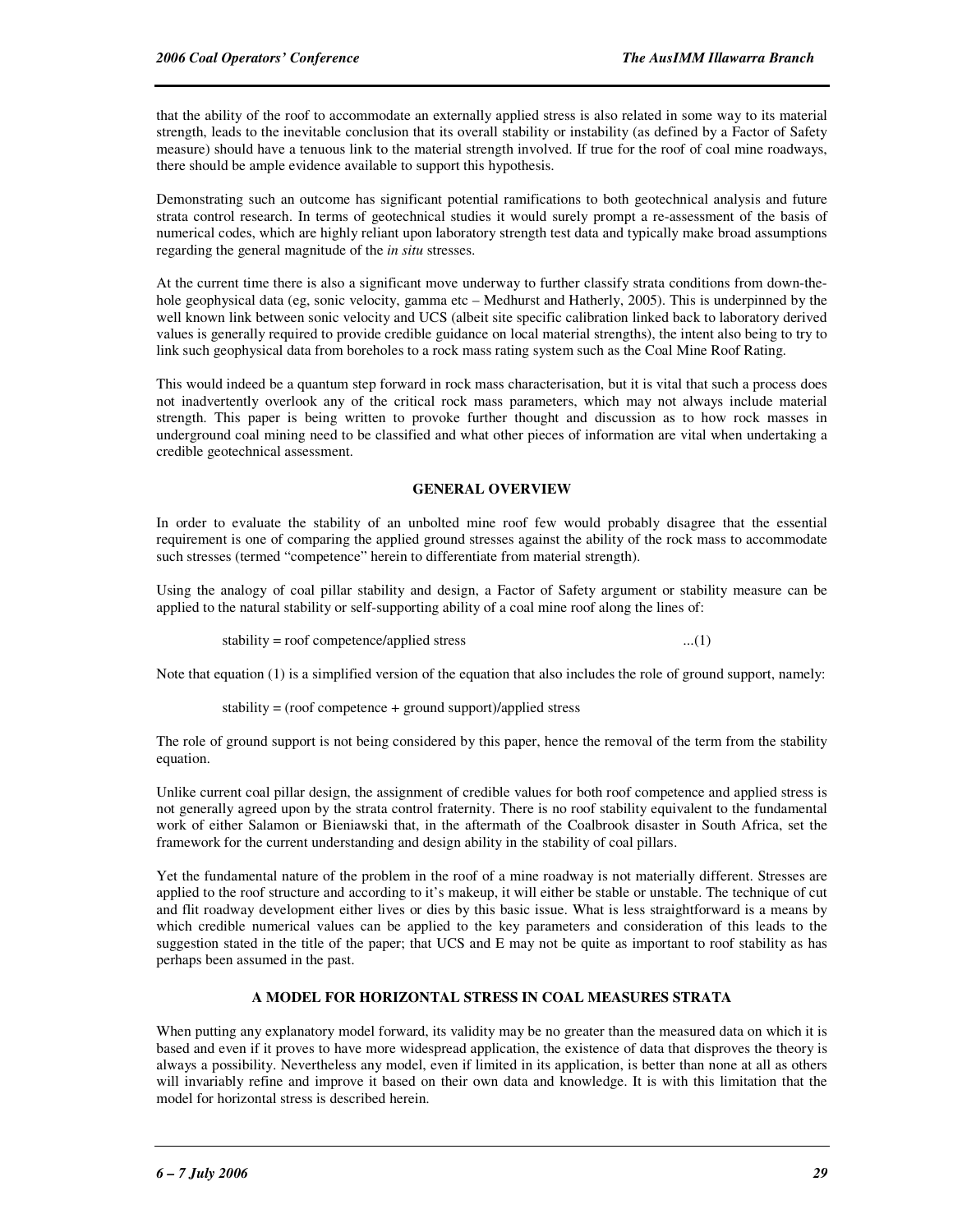The model is not new and has been published by others (Nemcik et al 2005), the focus here being on demonstrating the validity of the model as an input into the roof stability equation.

The model uses the assumption that there are two primary sources of horizontal stress in the ground, one being the vertical stress through Poisson's Ratio or  $K_0$  effects, the other being tectonic strain induced as a result of largescale plate movements. Therefore:

| $\sigma_{\text{H}} = \sigma_{\text{v}}(v/1-v) + E.\epsilon$ | $\dots(2)$ |
|-------------------------------------------------------------|------------|
| $\sigma_{\rm h} = f(\sigma_{\rm H})$                        | $\dots(3)$ |
| $\sigma_v = \rho.g.h$                                       | $\dots(4)$ |

where:  $\sigma_H$  = major horizontal stress ν = Poisson's Ratio  $E = Young's Modulus$  $\varepsilon$  = tectonic strain (also referred to as the "Tectonic Stress Factor" by Nemcik et al 2005)  $\sigma_{h}$  = minor horizontal stress  $\sigma_{v}$  = vertical stress as given by weight of overburden considerations  $(v/1-v)$  = numerical determination of  $K_0$ 

It is noted that the potential for a residual horizontal stress in the ground (emanating from Poisson's Ratio effects with much higher depths of cover that has been removed via erosion over geological time), is not considered herein as it is outside the scope of the paper. Suffice to state that it is acknowledged as a potential source of horizontal stress and in some coalfields (e.g. Southern Coalfield of NSW) significant magnitudes can be reliably inferred from the analysis of *in situ* stress measurement data. However it will not be considered further by this paper, accepting that it is a relevant consideration in some geotechnical environments.

Figures 1 and 2 show the results of a basic analysis of stress measurement data from an Australian longwall mine, the measured horizontal stresses having been adjusted for depth of cover and  $K_0$  effects so that tectonic horizontal stress components can be directly evaluated. Note that in all cases, the curve fits used have not been forced to go through the origin.



**Fig. 1 - Measured major horizontal stress (with Ko component removed) versus Young's Modulus of host rock**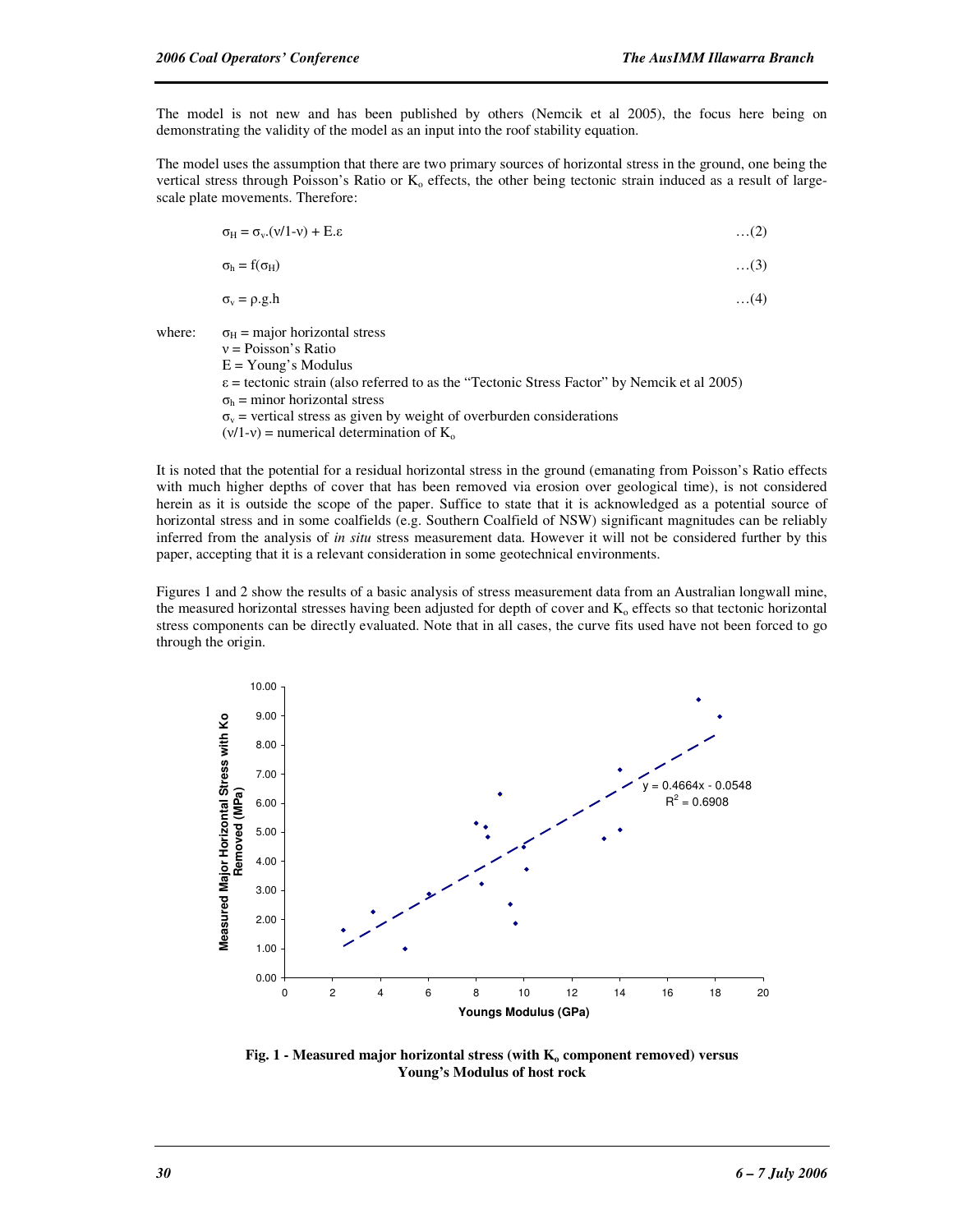

#### **Fig. 2 - Measured major horizontal stress versus measured minor stress (both with Ko components removed)**

Based on the outcomes shown in Figures 1 and 2, the following are evident:

- As suggested by equation (2), the tectonic component of the major horizontal stress is strongly if not uniquely linked to the Young's Modulus or stiffness of the host rock material.
- The tectonic component of the minor horizontal stress is strongly linked to that of the major horizontal stress. It is interesting to note that if the gradient (0.5) of the curve fit in Figure 2 is taken to be an *in situ* estimate of Ko (as stated in the first component of equation (2)), a backcalculated value for Poisson's Ratio of around 0.33 is found, this not being outside the credible limits for coal measures strata.

The point to be made is that a significant proportion of the horizontal stress in the ground is often (although not always – e.g. a coal deposit adjacent to steep topography) directly linked to the Young's Modulus or stiffness of the host material. This is a critical principle for the remainder of the paper.

## **IS A STIFF ROCK TYPE NECESSARILY A STRONG ROCK TYPE?**

Accepting that in general terms, rocks with a higher Young's Modulus contain a higher level of tectonic horizontal stress (all other factors being equal), the next logical question to ask is whether stiff rocks are also strong rocks.

Figure 3 shows laboratory rock testing results from a mining project in Australia, in terms of the relationship between Young's Modulus and UCS.

It is clearly evident from the results and curve fit shown in Figure 3 that the UCS and Young's Modulus are strongly linked, albeit that there is some scatter in the data set. Nonetheless statistically the two parameters are linked with a high confidence level and data sets from other mining projects show exactly the same relationship, with surprisingly similar correlations.

As a result, it can be stated with confidence that as a general rule, stiff rocks are also strong rocks. When this is combined with the finding of the previous section, it is also true to say that rock types containing higher levels of horizontal stress are also the stronger rock types.

Referring to equation (1) and taking the simplistic view that in some way the competence of a rock mass is a function of its material strength, it is evident that the UCS (and hence Young's Modulus as the two are generally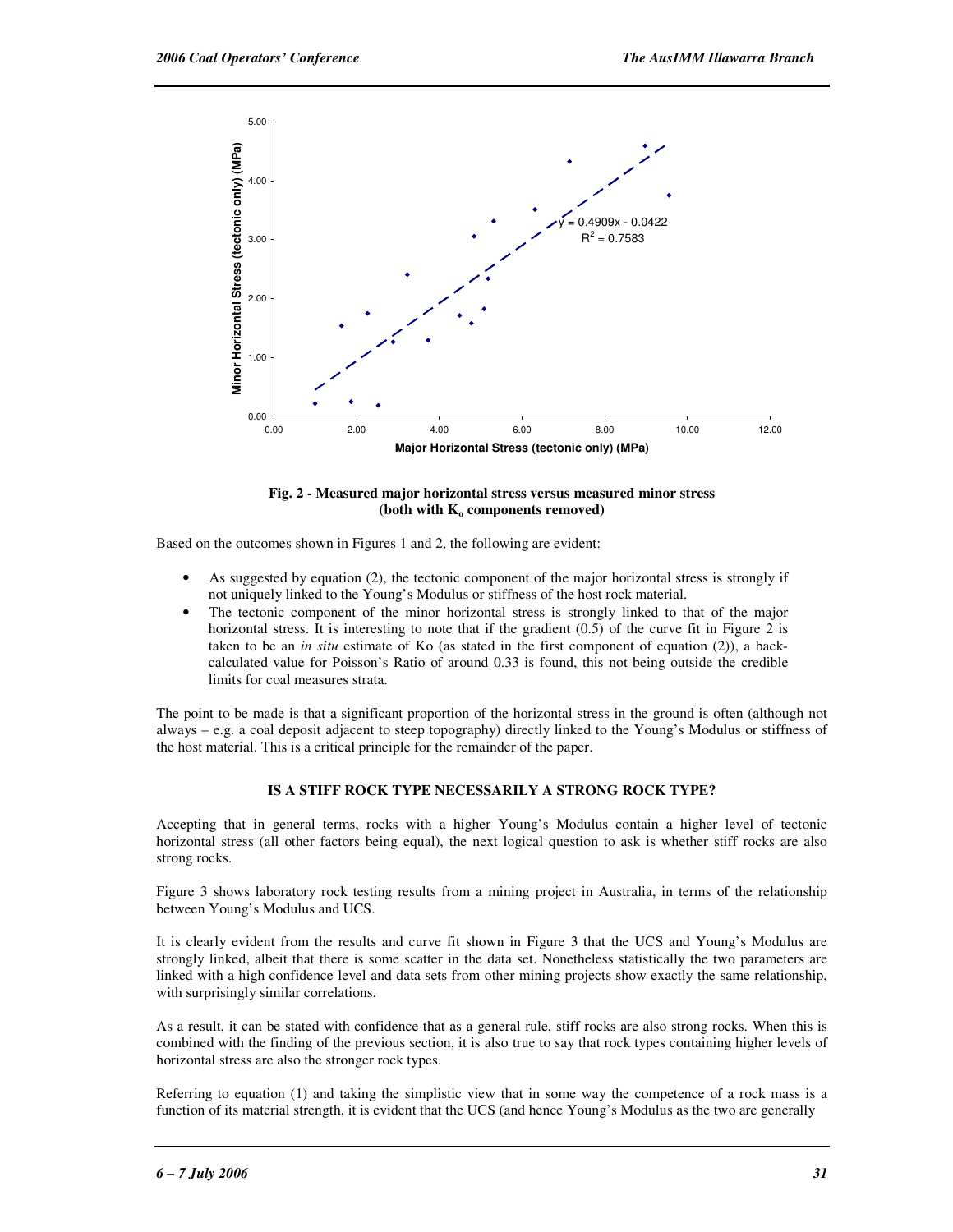interchangeable) is potentially a major contributing factor to both the numerator and the denominator (which for roadway development relates to the *in situ* horizontal stress). Therefore UCS or E effects largely cancel out of the equation and leads to the conclusion that the roof stability "Factor of Safety" may not always be strongly linked to the UCS or modulus of the host material.



**Fig. 3 - UCS versus Young's Modulus relationship as found from laboratory testing data** 

Before this concept is taken any further, it is necessary to examine whether it holds true when tested by reference to a more comprehensive model of roadway roof stability, this being that presented by Frith 2000 when examining the issue of cribless TG's.

#### **A GENERAL MODEL FOR ROADWAY ROOF BEHAVIOUR IN A HORIZONTALLY LAYERED STRATA SEQUENCE**

A fundamental issue to consider in roadway roof stability is the mode of roof behaviour occurring as the roadway is being formed and/or during subsequent mining activities. This will have a wide ranging effect (varying from none to highly significant) on such issues as the self-supporting ability of the rock itself, bolting requirements, timing of support installation and ultimately the potential for roof instability.

There are two primary modes of roof behaviour (STATIC and BUCKLING) which have been identified and generally proven through extensive monitoring studies at a large number of mines in Australia. Both can lead to stable roof conditions, but both have one or several associated roof failure modes which can potentially lead to a roof fall situation if not adequately controlled.

The two basic modes of roof behaviour will now be described.

*Static roof:* this involves roof conditions whereby the level of horizontal stress across the roof is insufficient to cause bedding plane separation, which thus prevents the roof measures breaking down into thinner discrete units. Essentially, the roof measures "absorb" the stress changes due to roadway formation without undergoing any change in state apart from primarily elastic movement.

The lower the horizontal stress across the roof, the more likely that static roof will persist. Similarly in general terms, increased bedding plane cohesion should also increase the likelihood of static roof conditions being maintained as this is the primary rock parameter that acts to prevent bedding plane failure and separation.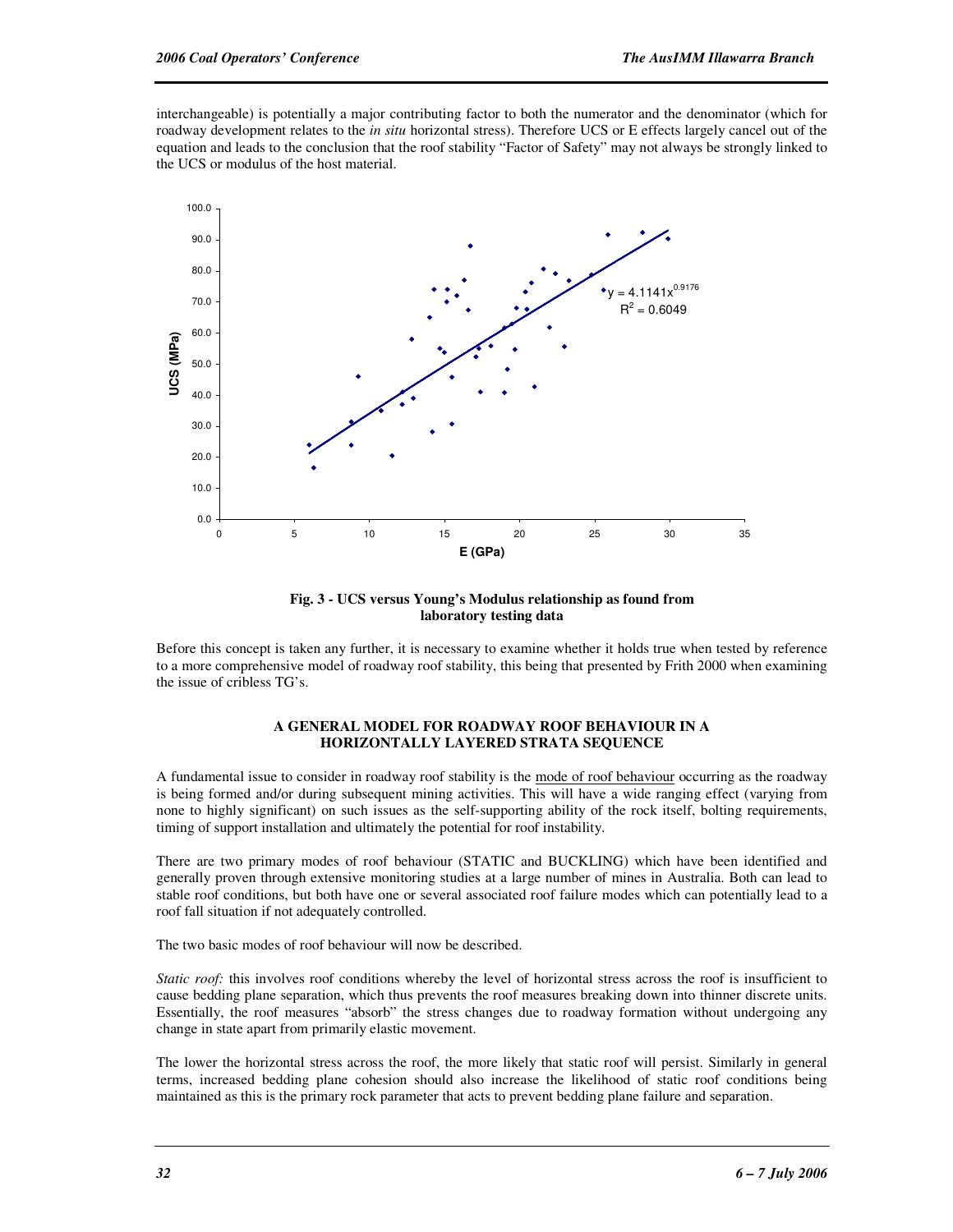

**Fig. 4 - Schematic Illustration of static roof behaviour and associated extensometry data** 

In terms of extremes, a highly stressed roof environment at 500m depth of cover can exhibit static behaviour in combination with thickly bedded or massive roof measures. In contrast, lower horizontal stresses can cause buckling type behaviour in a thinly bedded roof environment. The point is that both the stresses and the nature of the roof must be considered in combination when assessing the likely mode of roof behaviour, as also covered in equation (1).

Typically, a static roof environment will undergo < 5 mm of roof movement as a result of roadway formation and in some instances, no discernible roof movement can be detected by roof extensometry. It is the most stable roof condition and is typically self-supporting, it being the fundamental requirement for stable extended cuts during development as will be discussed later.

Figure 4 illustrates a static roof schematically and gives an example of associated extensometry data.

*Buckling roof:* buckling roof behaviour occurs once a portion of the roof measures undergo tensile and/or shear bedding plane failure resulting in the formation of a number of thinner discrete units ("columns") acting under the action of horizontal stress. For the purpose of this paper, this behaviour will be termed as buckling, recognising that it is not a strictly correct use of the term.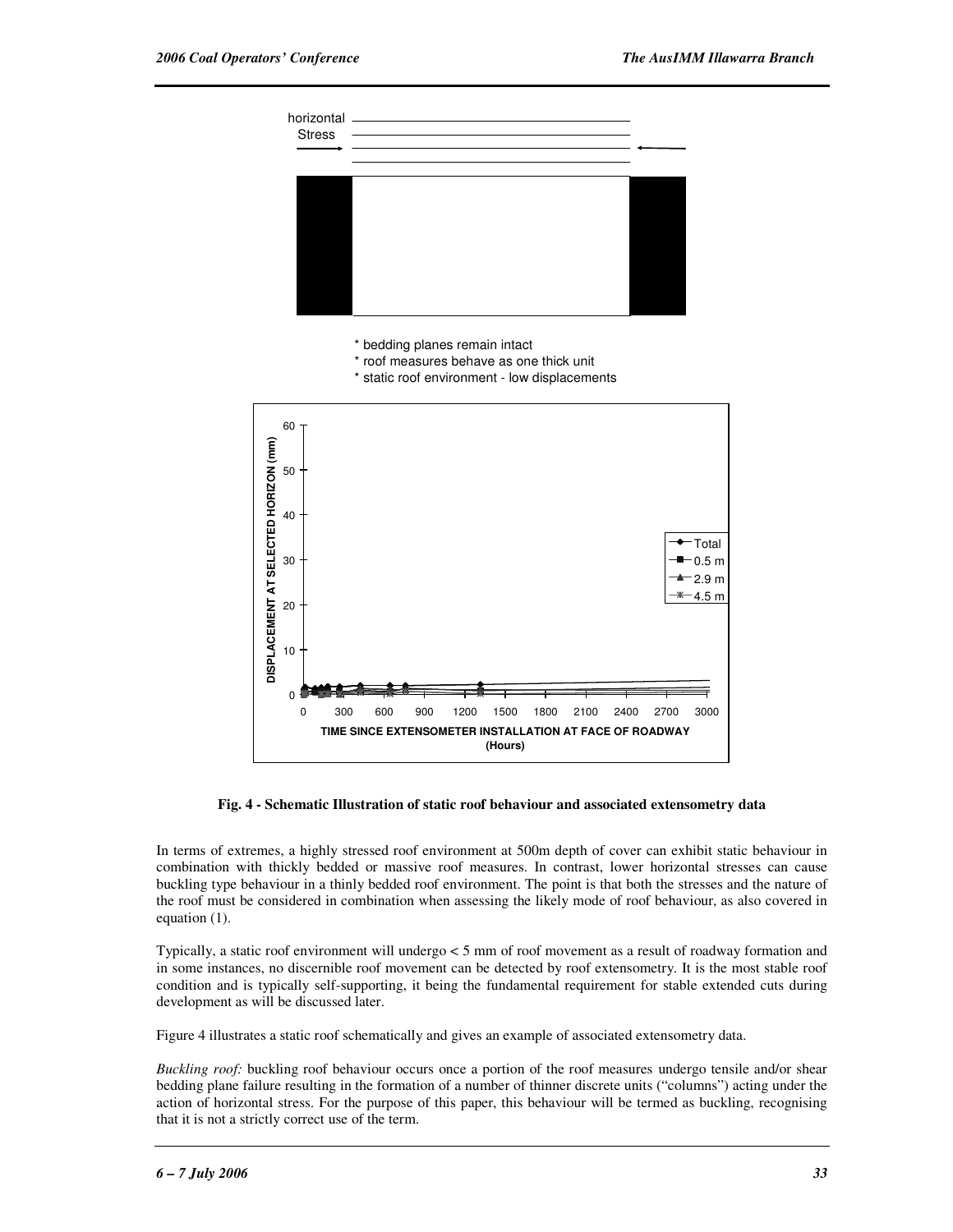The mode of deflection of the roof measures changes with the onset of buckling from primarily elastic expansion in a static roof to downwards buckling of the roof measures. This causes a large increase in the magnitude of roof displacement for any given horizontal stress due to a reduction in the overall stiffness of the various thin independent strata units.

The main point of relevance herein in relation to a buckling roof environment is that it is not necessarily selfsupporting and generally relies upon the application of specific ground support to ensure stability is maintained. Unlike a static roof environment, the occurrence of a buckling roof would be expected to be highly detrimental to the stability of extended cuts during roadway development, to the point that it commonly necessitates the use of a miner/bolter installing roof support in sequence close to the development face.

Figure 5 illustrates the occurrence of a buckling roof schematically and presents typical time-dependent displacement trends in the roof leading to an equilibrium condition being attained.



**Fig. 5 - Schematic illustration of buckling roof behaviour and associated extensometry data** 

**(Hours)**

As a point of interest, Figures 6, 7 and 8 show extensometer data examples of what are taken to be buckling roof environments in Australia, the US and the UK, the similarity in their form being self-evident.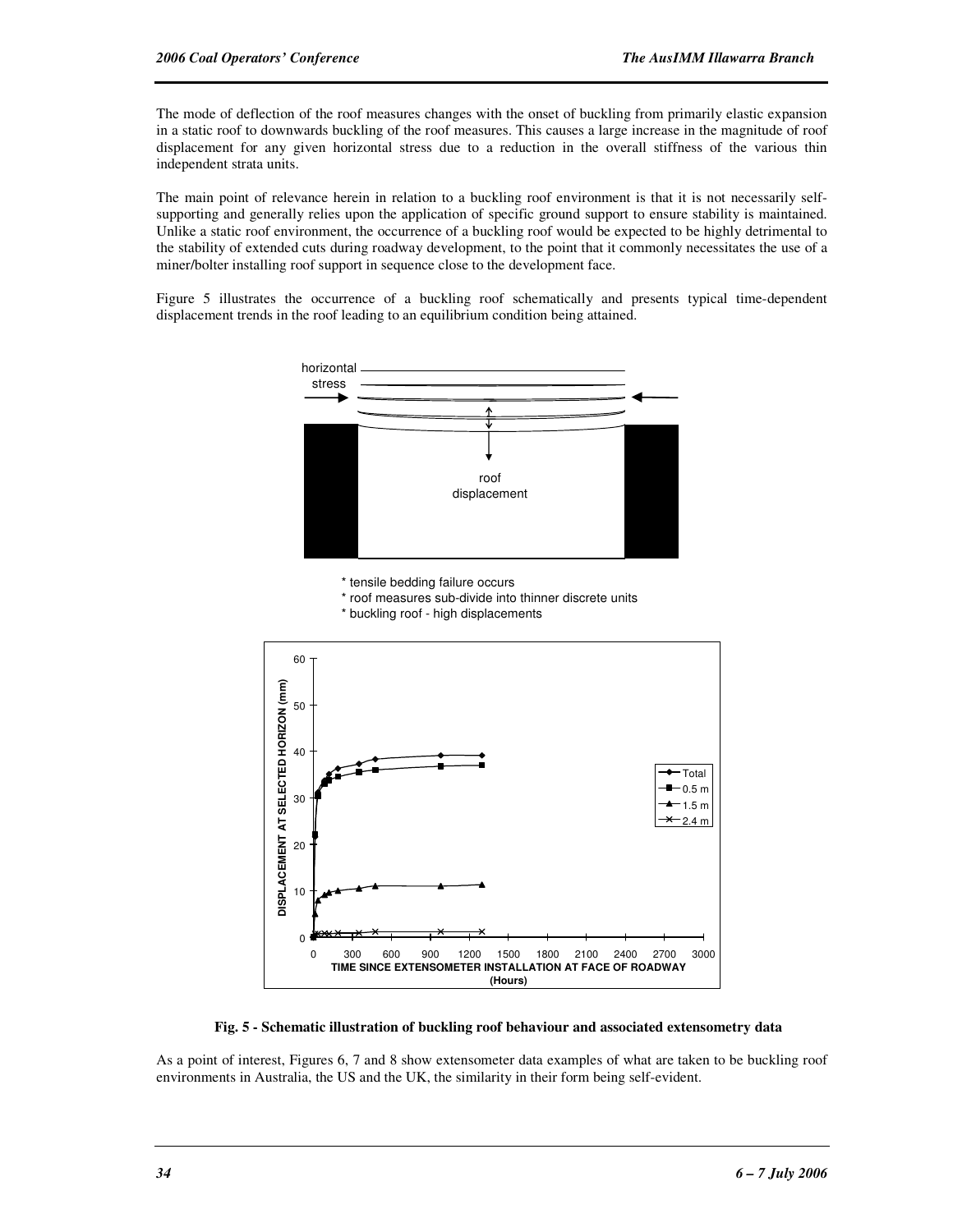# **ANALYSIS OF THE US DATABASE ON THE STABILITY OF EXTENDED CUTS**

The US database on the stability of extended cuts during development is an invaluable assessment tool, as it is one of the few roadway or tunnel roof stability databases that does not include the effect of installed support. It is as good a representation of equation (1) as can be found and the provision of information contained within the database by Dr Chris Mark of NIOSH is duly acknowledged.



#### **Fig. 6 - Roof extensometry data from Australia suggesting the occurrence of a "Buckling" roof environment**

The database classifies the stability of extended cuts at a number of US coal mines according to whether they were "always stable", "sometimes stable" or "never stable". In addition to these mining outcomes, the database also includes many of the basic geotechnical parameters of interest, including depth of cover, roadway width and the Coal Mine Roof Rating (including the individual CMRR parameter ratings) – Mark 1998.

Combining equations (1) and (2) with the hypothesis that for the occurrence of either a static or buckling roof condition, bedding plane cohesion is the key rock mass parameter, the following is apparent:

$$
stability = \frac{f(bedding \text{ cohesion})}{f(depth) + f(UCS \text{ or } E)} \tag{5}
$$

For equation (5) to be generally true, the following statements should in theory be supported by the contents of the US extended cut database:

- (a) There should be some form of relationship between bedding plane cohesion within the immediate roof of the roadway and the depth of cover, stable cuts requiring higher cohesion levels at higher depths of cover for "always stable" outcomes.
- (b) If cohesion and UCS are dependent variables (along the lines of that shown in Figure 3 for UCS and E), a poor correlation with stability outcomes should be found when the two are plotted against each other. However, if they are independent variables or there is significant scatter in the relationship between the two, some correlation with stability outcomes may be evident in the same plot.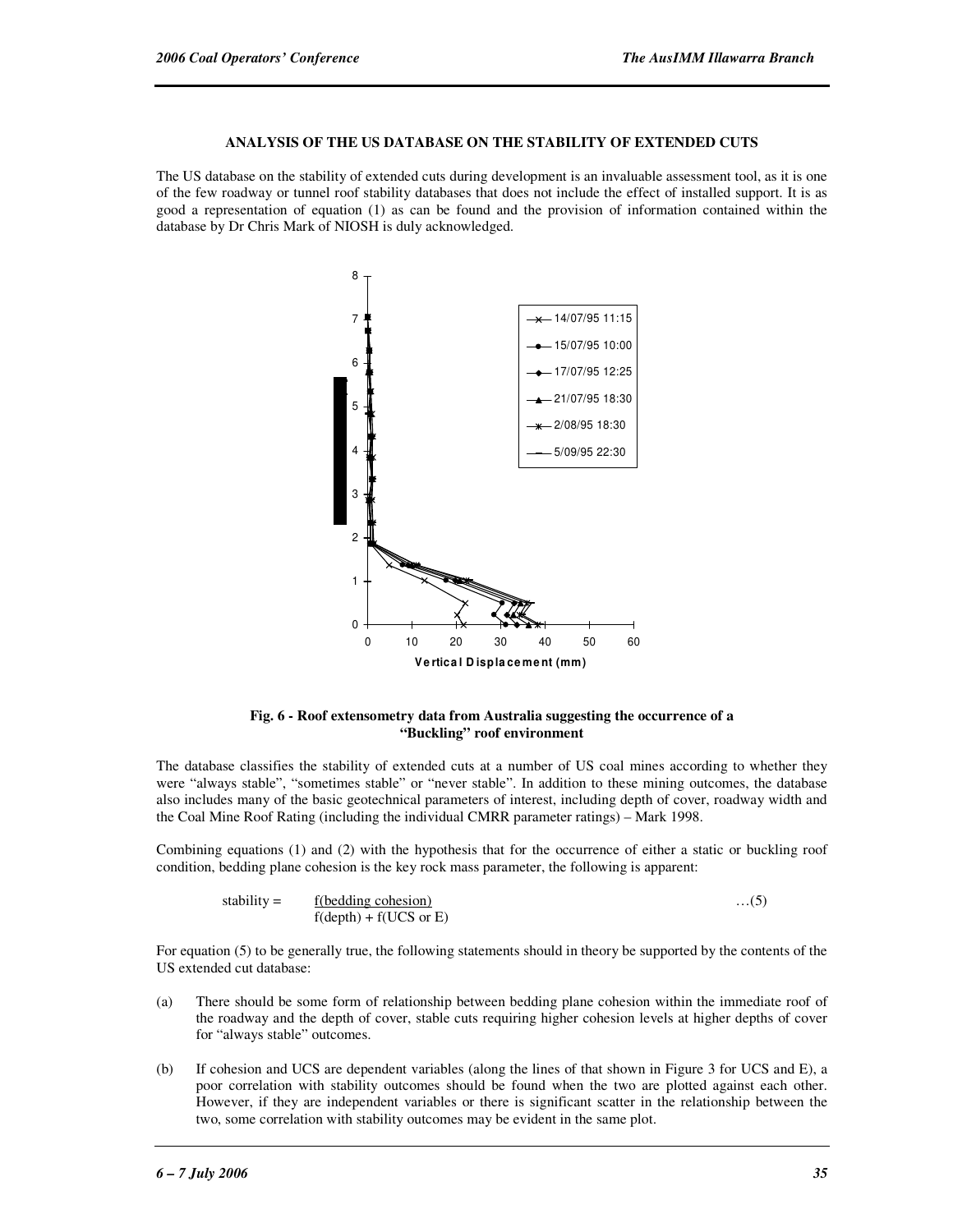

**Fig. 7 - Roof extensometry data from the US suggesting the occurrence of a "Buckling" roof environment (Oyler et al 2005)** 



**Fig. 8 - Roof extensometry data from the UK suggesting the occurrence of a "Buckling" roof environment (Adams 2003)**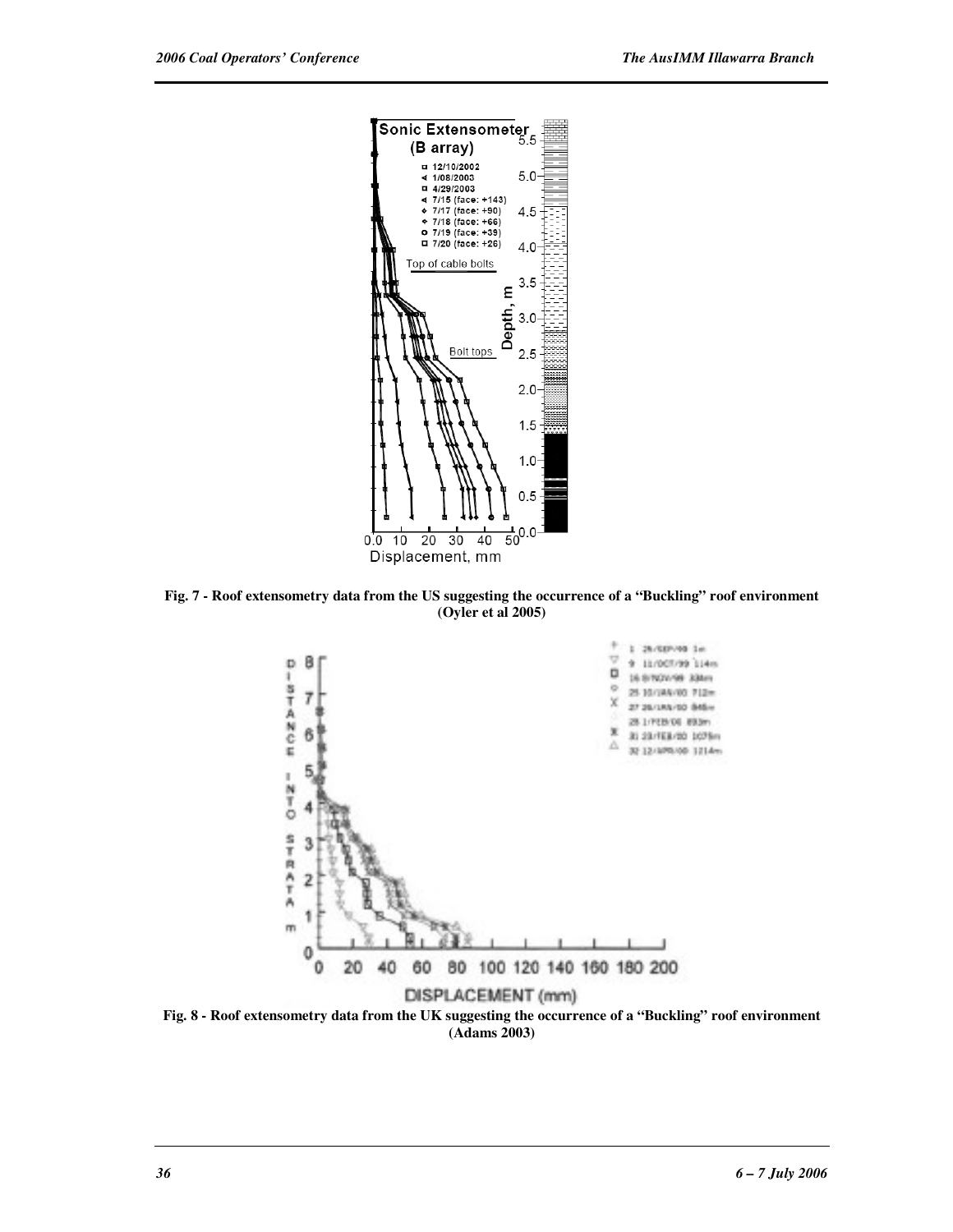

#### **Fig. 9 - Stability outcomes in the US extended cut database against depth of cover and bedding plane cohesion rating**

Figure 9 shows (for all of the single strata unit cases within the database) the bedding plane cohesion rating against depth of cover, the cases being sub-divided into the three stability outcomes. From this figure it is evident, at least in terms of general trends, that:

- for any given depth of cover (especially up to 300 m which covers the majority of the case histories), the most stable outcomes relate to the highest levels of bedding cohesion, and
- as the depth of cover increases, so does the bedding plane cohesion associated with each of the three stability cases.

Therefore it would seem, as implied by equation (5), that there is some correlation between depth of cover, bedding plane cohesion and the stability of extended cuts.

Figure 10 shows the bedding plane cohesion rating plotted against the material strength rating for each of the single roof unit cases, as well as the cut stability outcome in each particular case.

The following outcomes are apparent from the data contained within Figure 10:

- Whilst there is a general trend for bedding plane cohesion to increase in line with material strength (as shown by the dotted line), there is a significant degree of scatter. This is not surprising as bedding planes often comprise different material (e.g. mica, carbonaceous material) as compared to the host rock, therefore a significant scatter would be expected.
- Accepting that the Strength Rating is also a possible indicator of the tectonic component of horizontal stress acting, the "never stable" cases are all associated with weaker levels of bedding cohesion, as compared to the "always stable" cases which tend towards stronger cohesion. As would be expected, the "sometimes stable" cases are located in between with overlap into both the "always stable" and "never stable" populations.

The data set is perhaps not comprehensive enough to be absolutely definitive on this issue, but the apparent trends certainly support the suggestion that the stability of extended cuts is a function of both bedding plane cohesion and material strength (i.e. UCS).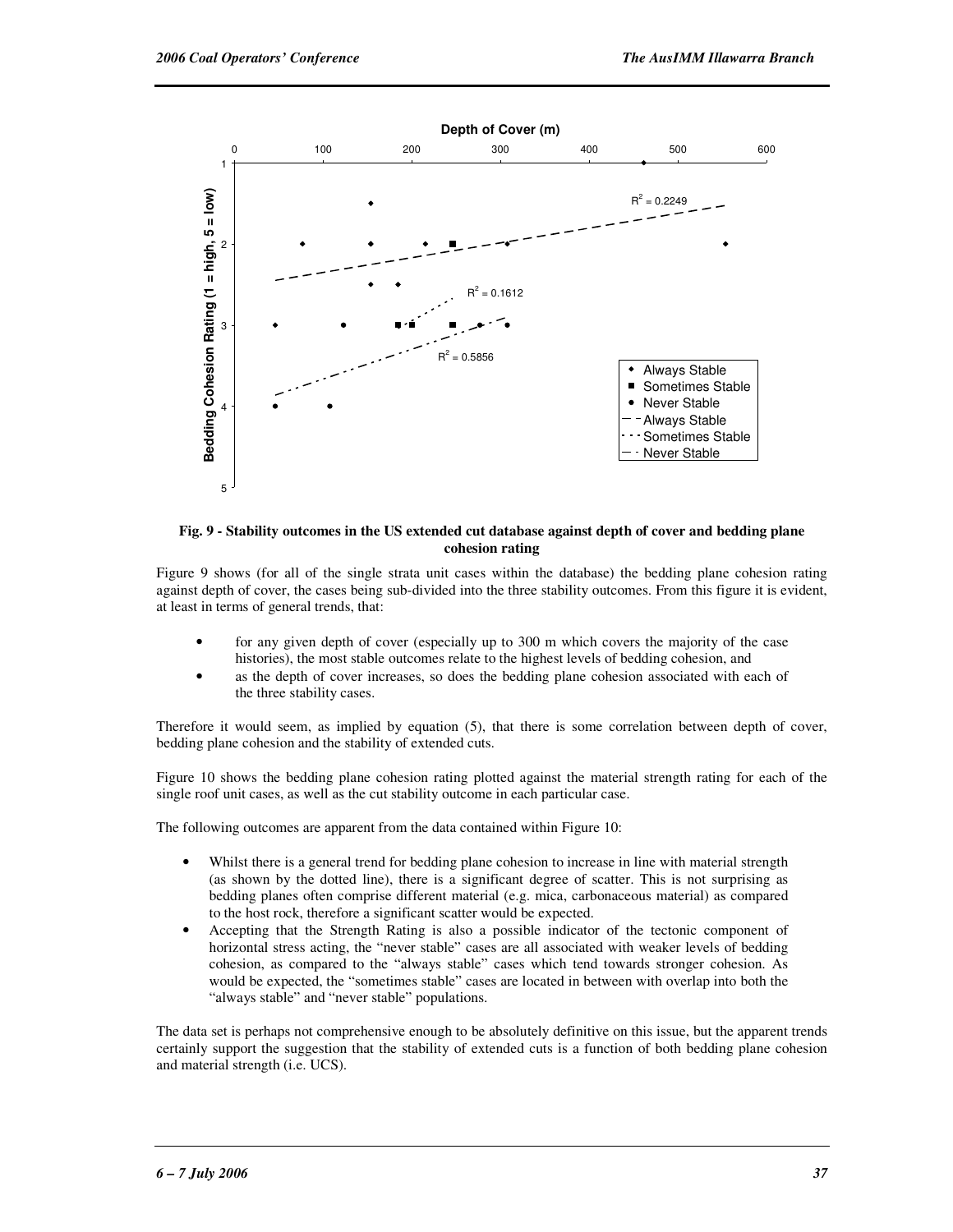

**Fig. 10 - Stability outcomes in the US extended cut database against bedding plane cohesion rating and material strength rating** 

Overall the general trends found within the US database on extended cut stability lead to the conclusion that material strength (i.e. UCS or E) in isolation does not allow a reliable prediction of cut stability to be made. This can also be clearly seen in Figure 10 whereby the stable cases cover the full range of material strength ratings from 1 to 5. Therefore, other factors also need due consideration including bedding plane cohesion and depth of cover as a minimum.

It is interesting to note that the relative importance of the material strength rating within the Coal Mine Roof Rating has down-graded on at least one occasion. This is also perhaps evidence of the relative insignificance of UCS and E to the overall roof stability equation, although as will be discussed later there are some notable exceptions whereby it becomes a critical stability parameter.

#### **BUCKLING THEORY AND THE SIGNIFICANCE OF MATERIAL STRENGTH**

The behaviour of thin columns under load is covered by a number of theoretical treatments that, in combination, can be used to provide an estimate of load-bearing capacity across a full range of column geometry. For the purposes of this paper, use will be made of Euler Buckling theory to demonstrate key principles.

Euler Buckling theory defines the critical buckling stress ( $\sigma_{cr}$ ) of a thin column (i.e. the stress at which uncontrolled buckling and structural failure will initiate) as follows:

$$
\sigma_{cr} = \pi^2 E / (L_e / r)^2 \tag{7}
$$

where:  $E =$  Young's Modulus

 $L_e/r$  = Slenderness Ratio = f(column length, thickness)  $L_e$  = effective length of the column  $r =$  radius of gyration

It is noted that Euler Buckling theory only applies to a certain range of Slenderness Ratios and does not define the complete behaviour of thin columns. It is being used for illustrative purposes only.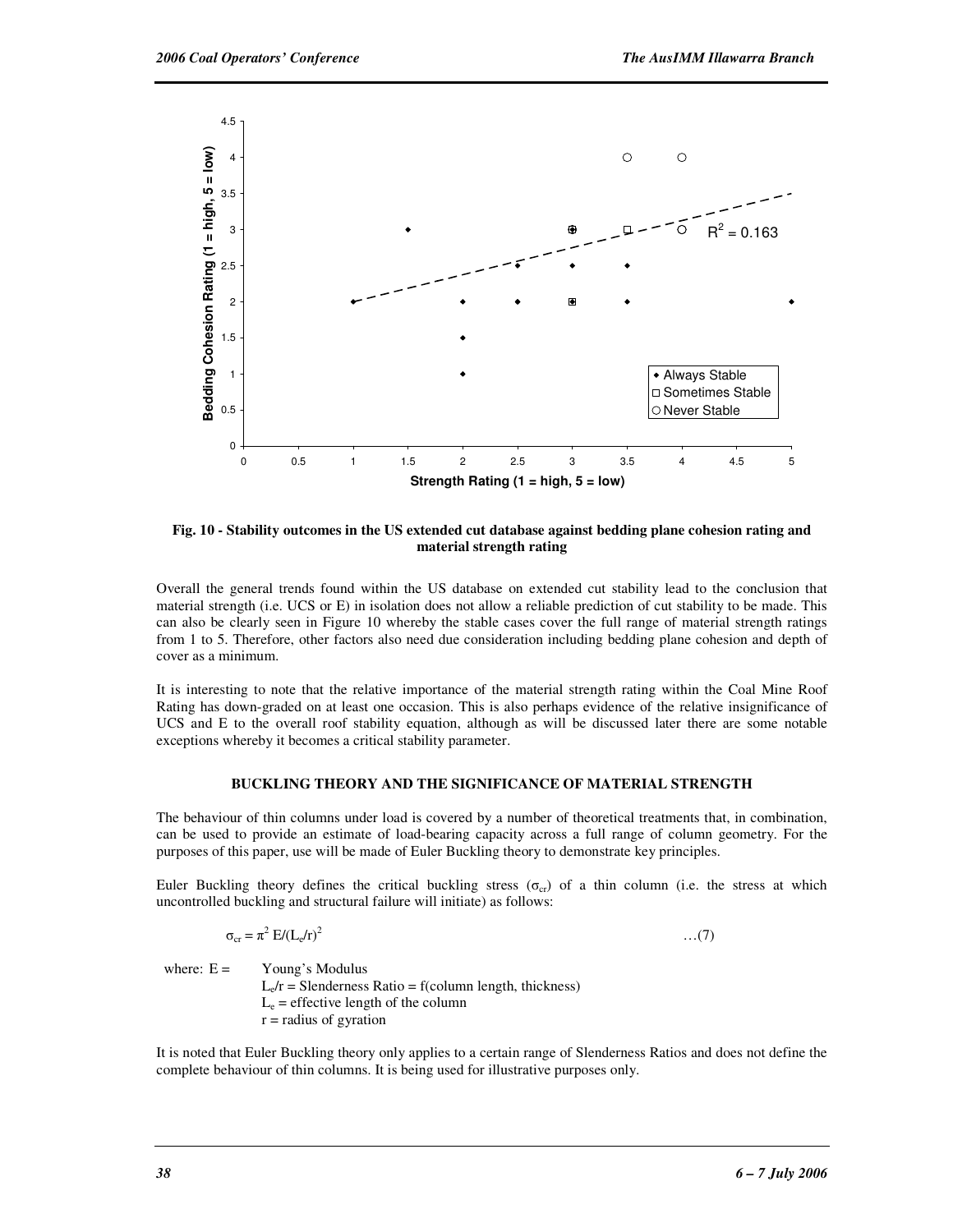Therefore it is clear that the maximum load-bearing capacity of a thin buckling column is a direct function of both its Young's Modulus and dimensions. However it was shown earlier that Young's Modulus can be replaced with UCS, so that it is also true that the maximum load-bearing capacity of a thin buckling column is directly related to the strength of the host material.

The above basic analysis demonstrates a fundamental tenet of structural analysis, namely that the maximum loadbearing capacity of a structure is determined as a proportion of the material strength of the structure, the proportion being related to its geometry.

When this finding is substituted into equation (1) it can be shown that for a buckling roof in a predominantly tectonic horizontal stress environment, stability has almost no link to material strength, but more to the problem geometry (i.e. column length and thickness).

For the roadway roof stability problem these two parameters are given by roadway width and bedding thicknesses respectively. Few geotechnical engineers would disagree that in aggressive conditions, roadway or tunnel roof stability decreases in line with increasing roof span and similarly, the roof becomes less stable and more difficult to control as bedding thicknesses decrease in the host rock mass.

### **GENERIC SUPPORTING EXAMPLES**

In order to complete the discussion, it is worth citing some generic examples that further confirm the suggestion that UCS and E are commonly poor indicators of roadway roof stability.

#### **Thick Coal Roof**

The most obvious example to consider is that of a thick coal roof. Mining experience dictates that the presence of a thick coal roof is commonly a more favourable environment for roadway development purposes, as compared to some of the rock sediments above. However coal is far from being the strongest of material when compared with many of the rock types commonly encountered.

Two geotechnical issues are relevant to coal as a development roof environment. Firstly due to its low strength it also has a low Young's Modulus so that the tectonic component of horizontal stress is reduced as a direct result. The low strength of the material is directly compensated for by the low Young's Modulus and its inability to attract high levels of tectonic horizontal stress.

The second issue is that bedding thicknesses within many coals are significantly greater than thinly bedded rock sediments such as shales and laminates. Therefore any buckling within the coal roof that may want to occur under the action of the *in situ* horizontal stress will be better accommodated as compared to a thinly bedded rock roof.

In this regard it is also interesting to note that a number of Australian longwall mines in thick seam environments have found that not only does the leaving of a coal skin in the immediate roof decrease roof flaking and small pieces dropping out, but if a sufficient thickness of coal roof is left in place (typically in excess of 1 to 1.5 m), the global stability of the roof can also be improved.

#### **Seam Splits**

Within the Australian coal industry, it has been recognised that areas containing splits in the roof of the coal seam can be associated with far more difficult roof conditions, than areas whereby the seam is coalesced as a single unit.

One of the features that is commonly found when evaluating strata competence in seam split locations is that the frequency of bedding planes/fractures (in both the coal and immediate roof) in borecores increases significantly, as compared to areas remote from a seam split. However the variation in material strengths in and around seam splits can be marginal at best and nowhere near the same magnitude of change as compared to the bedding fractures.

Therefore, the most obvious link between the deterioration in roadway roof stability in proximity to a seam split and geotechnical parameters from local borecore commonly relates to fracture spacing within the measures, not reductions in material strength.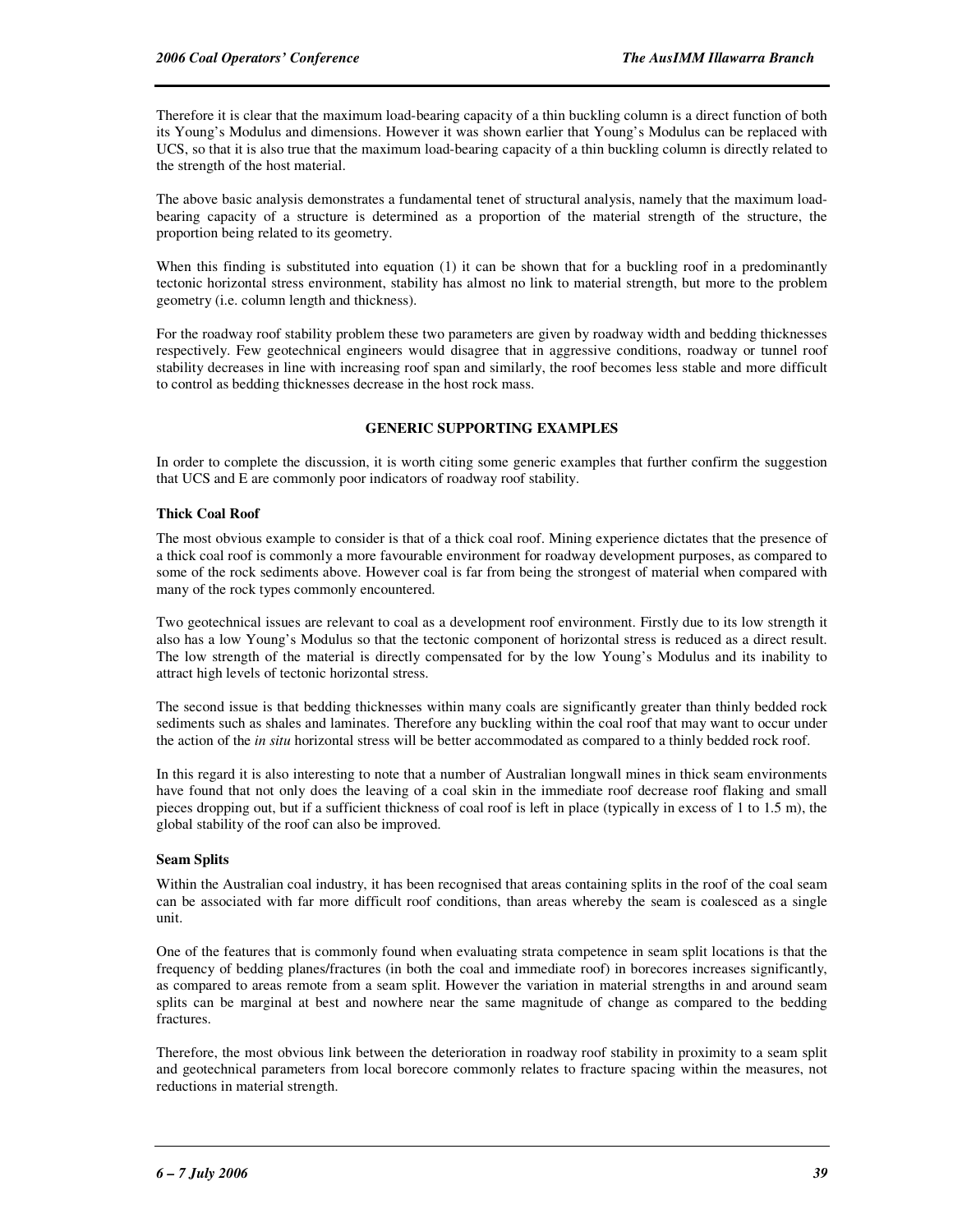#### **Thickly Bedded to Massive Strata**

At the other end of the scale, some of the most competent roadway roof conditions encountered relate to the presence of thickly bedded or massive strata in the immediate roof. Even at depths of cover down to 500 m, the presence of a thickly bedded to massive immediate roof environment can be associated with very benign development roof conditions, allowing extended cuts to be used and minimal roof support densities.

Massive strata contains few if any bedding planes so that the mechanism for a buckling roof environment (i.e. bedding plane failure) is not present. In thickly bedded strata, even if bedding plane failure does take place, the resultant strata units are sufficiently thick to still have a considerable amount of self-supporting ability prior to the installation of roof support. Either way, the self-supporting ability of the roof measures remains high.

#### **WHAT HAPPENS IN THE TAILGATE OF THE LONGWALL ?**

As with all theories and concepts, there will always be exceptions and in this particular case, whilst there are several possibilities (e.g. coal seams within hillsides, very weak roof whereby self-weight effects dominate the loading environment), the most obvious is in the tailgate of a longwall face with adjacent goaf.

Frith 2000 discussed the issue of cribless tailgates and presented the roof loading model shown in Figure 11.

The basis of the loading model is that:

- (a) a significant proportion of the *in situ* horizontal stress acting across the roadway has been eliminated due to the presence of an adjacent goaf and its inevitable horizontal stress relieving ability
- (b) the primary source of strata loading during TG loading is in the form of vertical stress, this driving increased spalling of the coal ribs (which can give rise to an increased roof span) and also the development of increased horizontal stress across the roof via Poisson's Ratio of  $K_0$  effect.

If this loading mechanism is correct, the increase in horizontal stress across the roof of the TG will be some function of Poisson's Ratio or:

horizontal stress increase = 
$$
f(K_o) = f(v/[1-v])
$$
 ...(8)



#### **Fig. 11 - Schematic illustration of general TG loading conditions (from Frith 2000)**

Poisson's Ratio is not always captured as part of laboratory rock testing programs and is probably the most difficult parameter to determine accurately. However Figure 12 shows a trend relationship found between Poisson's Ratio and Young's Modulus for one particular mining project and the general trend amongst the inevitable data scatter is for Poisson's Ratio to decrease as Young's Modulus increases.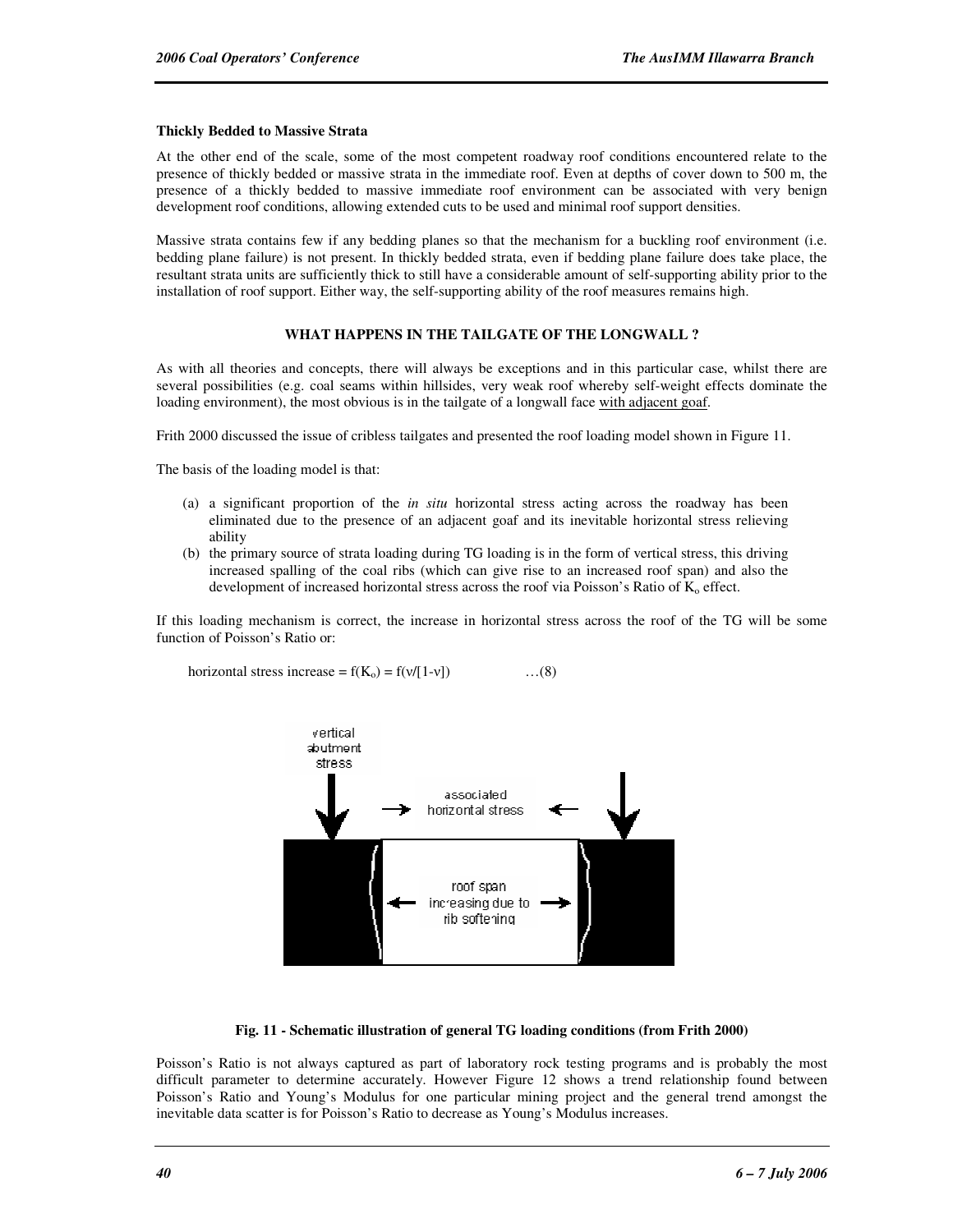As a result equation (8) can also be written as:

horizontal stress increase = 
$$
f(K_0) = f(E^{-1}/[1-E^{-1}])
$$
 ...(8)

Therefore as Young's Modulus decreases, the value of Ko may actually increase, such that the value of horizontal stress being generated across the TG roof also increases. This is in direct contrast to the model for the *in situ* horizontal stresses discussed earlier, which shows that Young's Modulus and the tectonic component of the horizontal stress are directly rather than inversely proportional.

Returning to the general stability equation given by equation (1) and substituting in the specifics for a longwall tailgate and a buckling roof environment, the following is apparent:

stability = 
$$
\frac{f(E \text{ or } UCS)}{f(\text{depth, } 1/E \text{ or } 1/UCS)}
$$
...(9)

Unlike the case of roadway development or indeed the MG end of the face whereby the *in situ* horizontal stresses acting are of most significance to roadway roof stability, roof stability is now not independent of UCS or E, but directly related to UCS or E.





If the concepts described herein and equation (9) have any credibility, longwall mining experiences should show that for low strength or modulus roof material (in particular a thick coal roof), roadway roof stability can reduce significantly and rapidly as part of TG loading, whereas prior to this (i.e. development and MG loading), roof stability had been quite benign and of minimal concern.

The Australian coal industry contains a number of examples whereby gateroad roof stability relates to the presence of a thick coal roof. It would be misleading though to simply suggest that those mines developing gate roadways with a thick coal roof are typically associated with very high levels of roof instability during TG loading (ground support controls mitigate against this risk).

However in the general experience of the authors, despite the thick coal roof often providing relatively benign roof conditions during development and through to MG loading, such longwall mines tend to be associated with generally more aggressive roof conditions in the TG. In other words a clear link with roof conditions prior to the onset of TG loading may not be evident in a thick coal roof scenario.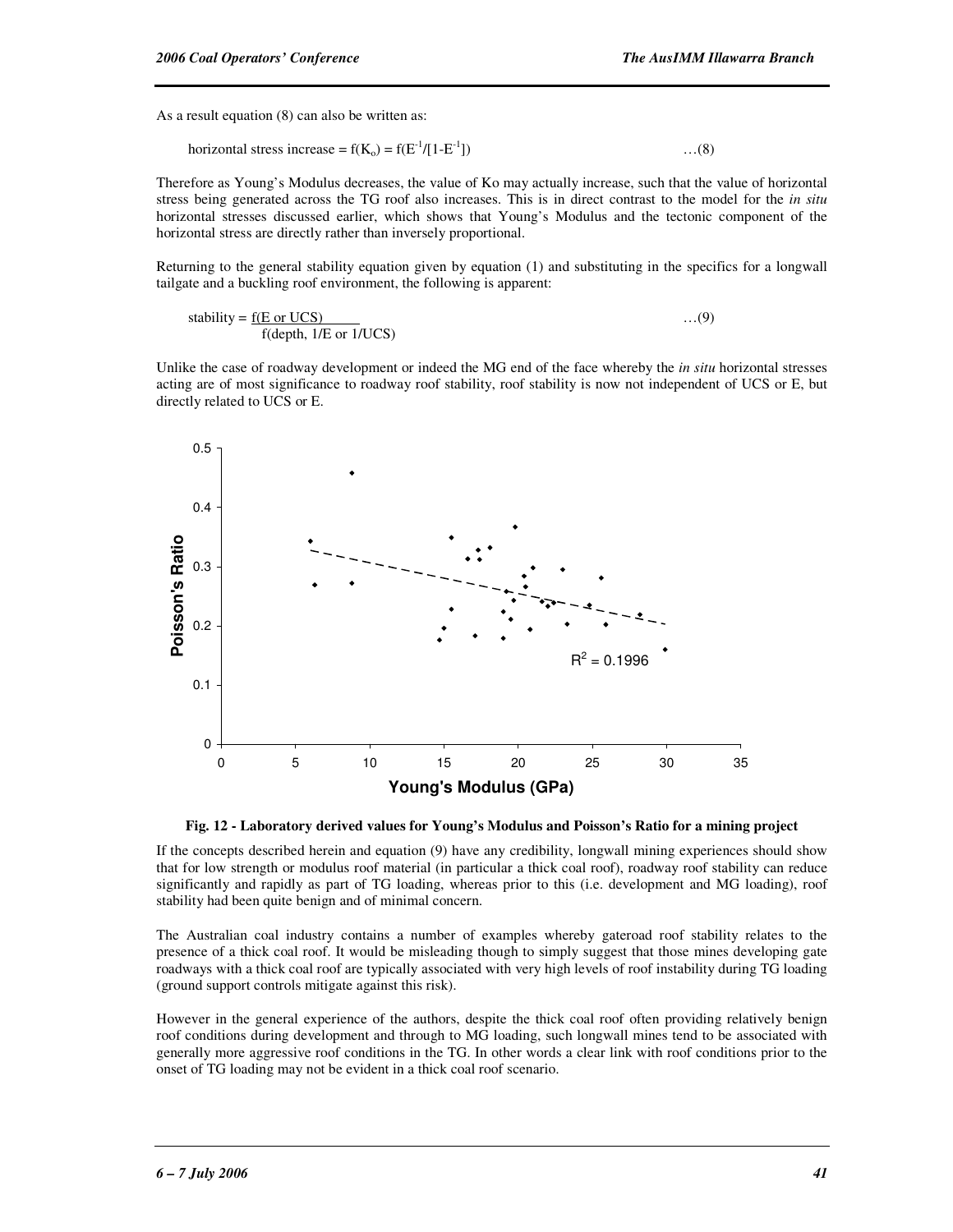Therefore if roadway roof conditions prior to TG Loading are not clearly indicative of likely future TG conditions, inadequate levels of secondary support can be installed, the inadequacy only becoming evident once difficulties are experienced in close proximity to the approaching longwall face.

In the experience of the authors, the above described scenario is most likely to occur in conjunction with the presence of a thick coal roof, as it is being protected by its low Young's Modulus before the onset of TG Loading, but then de-stabilised by its low Young's Modulus during TG Loading.

## **SUMMARY**

The paper has developed and presented a series of arguments that lead to the conclusion that as a general rule, the material strength of a coal mine roadway roof in isolation is not a particularly good indicator of likely roof stability under the action of the *in situ* horizontal stress (i.e. development and the approach of the longwall at the MG end of the face). The primary issue is that in those environments whereby the *in situ* horizontal stress is significantly influenced by tectonics, highly stressed strata units will also be high strength units.

Nonetheless, it is common to hear mining personnel classifying future mining areas based on whether the immediate roof material has tested as being either "strong" or "weak". In some cases, mine site exploration activities even dispense with the collection and rating of roof core, this being replaced with a roof strength index derived solely from the borehole sonic log.

Only in those cases whereby the UCS of the host material provided a reasonable indirect indication of both bedding plane cohesion and/or bedding thicknesses, would future roof stability during development be well linked to material UCS. It is beyond the scope of this paper to consider this in detail, but presumably would vary from site to site dependent upon local geotechnical conditions.

Another possible exception relates to the presence of very weak roof material (in the order of only a few MPa) in conjunction with very weak bedding cohesion. In this situation, despite the low Young's Modulus and so low potential for tectonic horizontal stresses, it is possible that the self-weight of the roof material itself becomes the significant driver for bedding plane failure and hence, roof instability without installed roof support

. Demonstrably, the situation of a longwall tailgate with an adjacent goaf does not conform to the general findings for roadway development. Mining experiences fit with the theoretical treatment that suggests that the strength and stiffness of the host material is in fact a significant determining factor in TG roof stability during extraction.

The change in the strata loading environment that occurs between the MG end of the face and subsequent TG Loading is a material change in that it is driven by two totally different processes and has a significant impact upon roadway roof stability. As a result, the roof stability rules will also inevitably change and a conceptual appreciation of both is required if ground support practices are to be appropriately tailored.

The concepts presented in this paper lead to three basic questions that need to be posed for consideration by the strata control fraternity:

- (i) Are we in danger of missing out on vital geotechnical information if we dispense with the collection and analysis of borecore in favour of indirect down-the-hole geophysical methods?
- (ii) If UCS and E are relevant to roof stability in some scenarios, yet not in others, is there a case for removing it from the Coal Mine Roof Rating altogether or modifying the makeup of the Coal Mine Roof Rating according to the problem in question?
- (iii) If UCS and E are perhaps second order considerations in roadway roof stability as compared say to bedding properties and thicknesses, are our numerical models unbalanced in terms of their relative ability to representatively incorporate the properties of the host material as compared to bedding and other discontinuities?

The answers to these questions are far from certain at the current time, but are critical in the on-going development of methods of geotechnical characterisation and design for underground coal mining purposes. They constitute a significant focus of on-going industry funded research and collaboration between the authors in their efforts to continually improve the geotechnical design tools available to the coal industry.